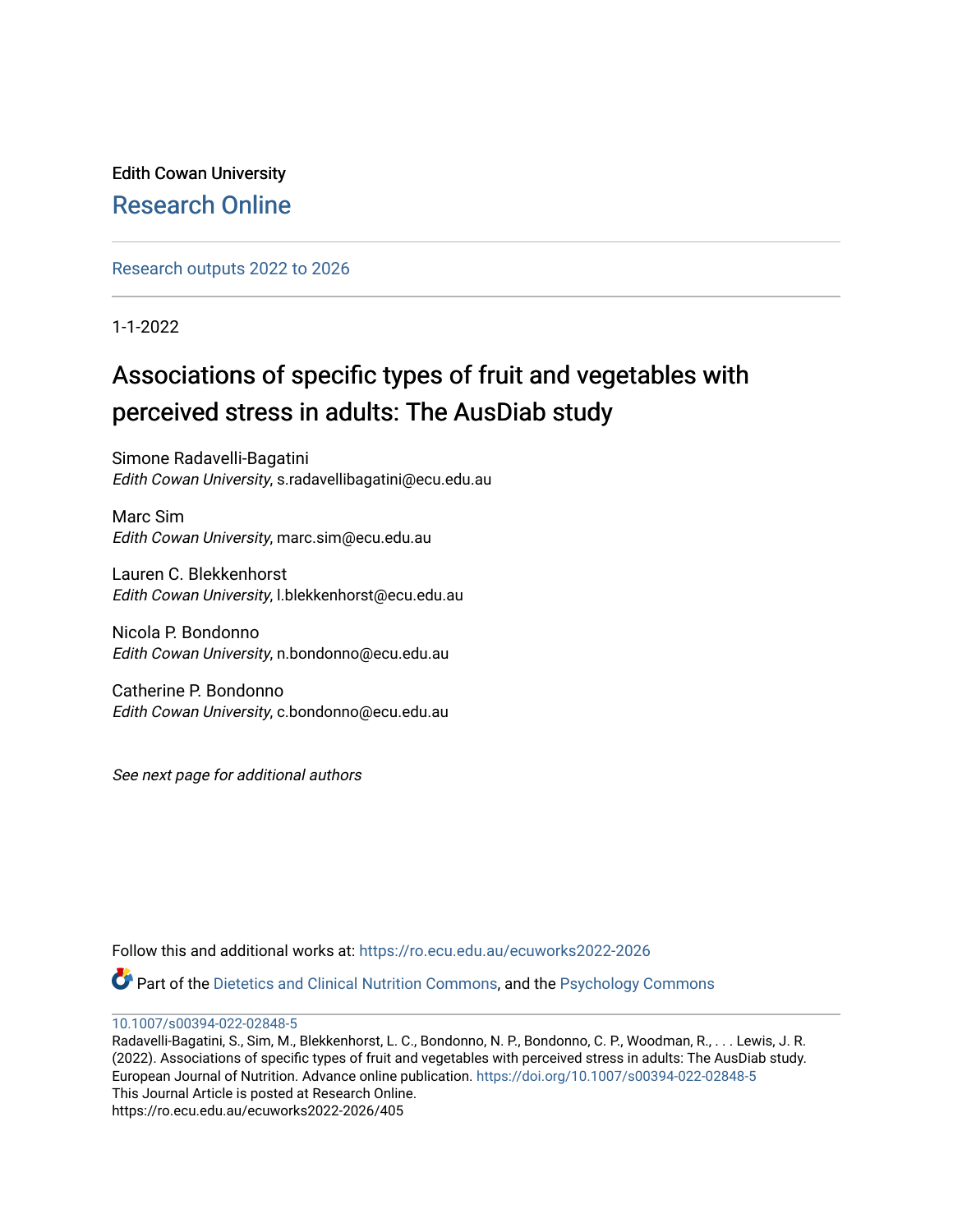## Authors

Simone Radavelli-Bagatini, Marc Sim, Lauren C. Blekkenhorst, Nicola P. Bondonno, Catherine P. Bondonno, Richard Woodman, Joanne M. Dickson, Dianna J. Magliano, Jonathan E. Shaw, Robin M. Daly, Jonathan M. Hodgson, and Joshua R. Lewis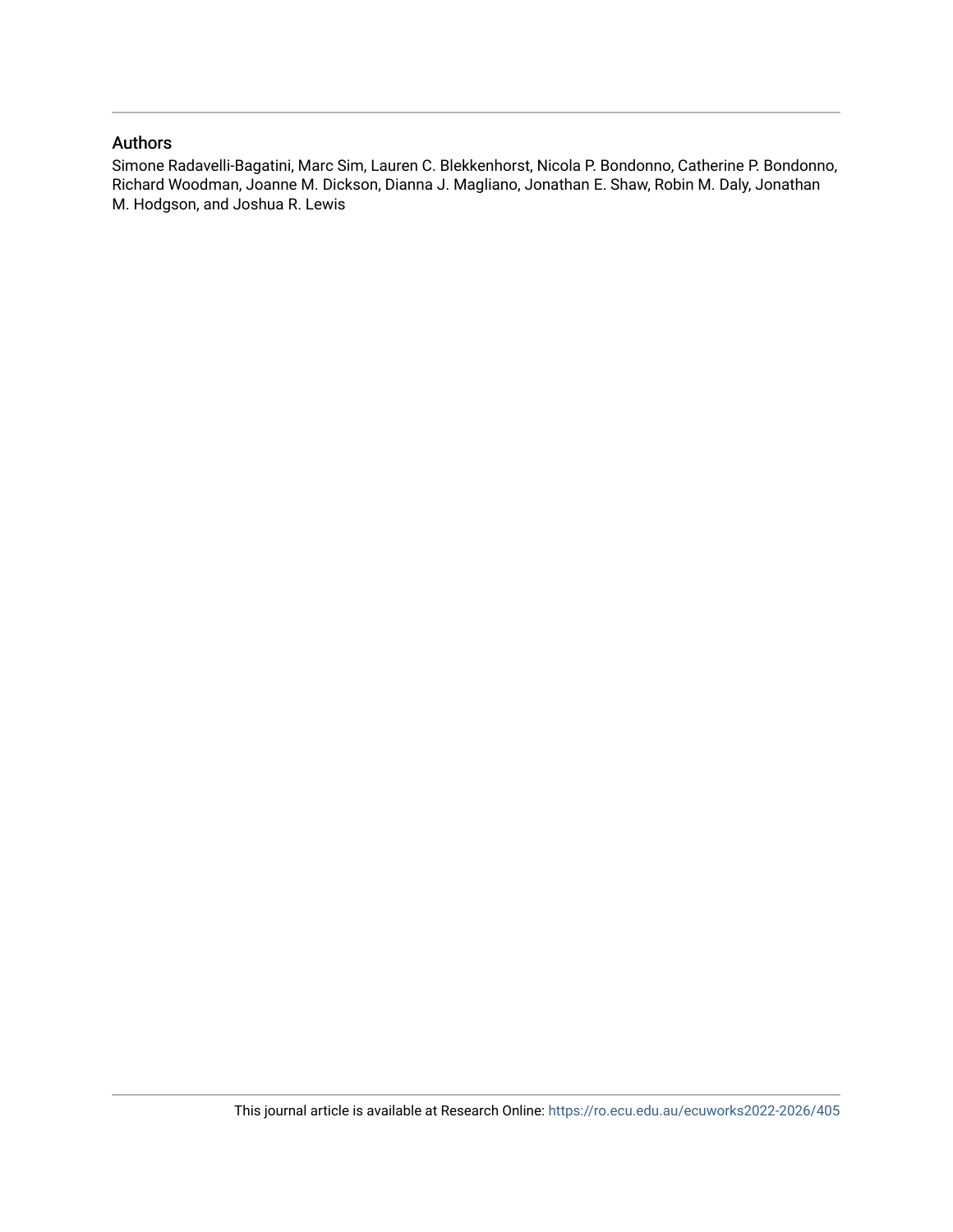## **ORIGINAL CONTRIBUTION**



## **Associations of specifc types of fruit and vegetables with perceived stress in adults: the AusDiab study**

**Simone Radavelli‑Bagatini<sup>1</sup> · Marc Sim1,2 · Lauren C. Blekkenhorst1,2 · Nicola P. Bondonno1 ·**  Catherine P. Bondonno<sup>1,2</sup> · Richard Woodman<sup>3</sup> · Joanne M. Dickson<sup>1,4</sup> · Dianna J. Magliano<sup>5,6</sup> · Jonathan E. Shaw<sup>6,7</sup> · **Robin M. Daly<sup>8</sup> · Jonathan M. Hodgson1,2 · Joshua R. Lewis1,2,9**

Received: 8 July 2021 / Accepted: 22 February 2022 © The Author(s) 2022

## **Abstract**

**Purpose** Higher total fruit and vegetable (FV) intakes have been associated with lower perceived stress. The relationship between specifc types of FV and perceived stress remains uncertain. The aims of this cross-sectional study were to explore the relationship between consumption of specifc types of FV with perceived stress in a population-based cohort of men and women aged≥25 years from the Australian Diabetes, Obesity and Lifestyle (AusDiab) Study.

**Methods** Dietary intake was assessed using a validated Food Frequency Questionnaire (*n*=8,640). Perceived stress was evaluated using a validated Perceived Stress Questionnaire, with values ranging 0–1 (lowest to highest). High perceived stress cut-offs of ≥0.34 for men and ≥0.39 for women were obtained from the highest quartile of the perceived stress score for each sex. Multivariable-adjusted logistic regression was performed to investigate the associations.

**Results** The mean age of participants (50.1% females) was 47.8 (SD 15) years. Persons in the highest, versus lowest, quartiles of apples and pears, orange and other citrus, and banana intakes had a signifcantly lower odds (24–31%) of having high perceived stress. Similarly, persons with higher intakes of cruciferous, yellow/orange/red, and legume vegetables had signifcantly lower odds (25–27%) of having high perceived stress.

**Conclusion** In Australian adults, a higher consumption of apples and pears, oranges and other citrus, and bananas, as well as cruciferous, yellow/orange/red, and legume vegetables were associated with lower odds of having high perceived stress. The recommendations of "eating a rainbow" of colours may assist in preventing and/or reducing perceived stress.

**Keywords** AusDiab · Australian adults · Perceived stress · Types of fruit and vegetable intake

 $\boxtimes$  Simone Radavelli-Bagatini s.radavellibagatini@ecu.edu.au

- <sup>1</sup> Institute for Nutrition Research, School of Medical and Health Sciences, Edith Cowan University, Perth, WA, Australia
- <sup>2</sup> Medical School, The University of Western Australia, Perth, WA, Australia
- <sup>3</sup> Flinders Centre for Epidemiology and Biostatistics, Flinders University, Adelaide, SA, Australia
- <sup>4</sup> School of Arts and Humanities (Psychology), Edith Cowan University, Perth, WA, Australia
- <sup>5</sup> Diabetes and Population Health, Baker Heart and Diabetes Institute, Melbourne, VIC, Australia
- <sup>6</sup> School of Public Health and Preventive Medicine, Monash University, Melbourne, VIC, Australia
- Clinical Diabetes and Epidemiology, Baker Heart and Diabetes Institute, Melbourne, VIC, Australia
- Institute for Physical Activity and Nutrition, School of Exercise and Nutrition Science, Deakin University, Geelong, VIC, Australia
- <sup>9</sup> Centre for Kidney Research, Children's Hospital at Westmead, School of Public Health, Sydney Medical School, The University of Sydney, Sydney, NSW, Australia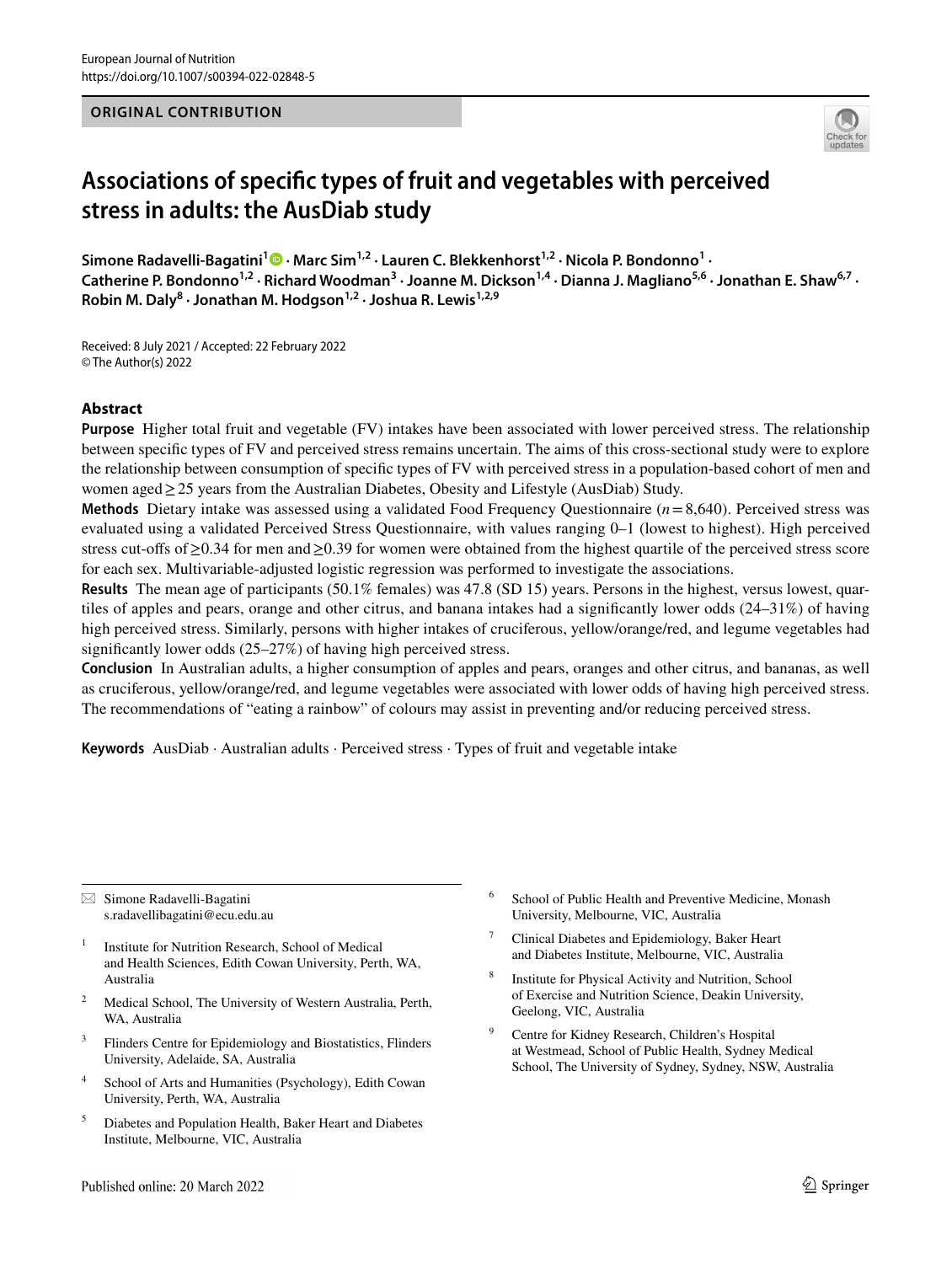## **Introduction**

Perceived stress can be defned as the thoughts and feelings an individual has about how much stress they experience in response to stressful life events [[1\]](#page-9-0). For this manuscript, the term "stress" will be used to represent "perceived stress" for simplicity. Whereas some stress is part of humans life, long-term elevated stress can adversely afect health and lead to mental [[2\]](#page-9-1) and physical disorders [\[3](#page-9-2)], such as depression [\[4\]](#page-9-3) and cardiovascular disease (CVD)  $[5, 6]$  $[5, 6]$  $[5, 6]$ . Mental health problems affect 1 in 5 people worldwide [\[7\]](#page-9-6). In the United States, mental health problems are estimated to cost the global economy over US\$1 trillion each year [\[8](#page-10-0)]. Therefore, there is a need for public health strategies to prevent and/or reduce stress levels.

In addition to the benefts of an active lifestyle, growing evidence indicates that diet [[9](#page-10-1), [10\]](#page-10-2), in particular high consumption of fruit and vegetables (FV), can positively impact mental health [[11\]](#page-10-3). Findings from a systematic review [[12\]](#page-10-4) that included 61 observational studies showed a positive relationship between FV intake and several mental health-related outcomes, such as depression, anxiety, stress, mood, self-esteem, creativity, and quality of life. However, to date, only a few studies have investigated the association of specifc types of FV [[12](#page-10-4)] with mental health [\[13–](#page-10-5)[17\]](#page-10-6), with only one study considering stress [[13](#page-10-5)]. Noteworthy, due to the varying nutrient composition of different types of FV, it is possible that specifc fruits and/ or vegetables may provide additional benefts. To date, however, this remains unknown. For example, specifc fruit and/or vegetable types may be richer sources of some vitamins, minerals, carotenoids and favonoids [[18](#page-10-7)], which may potentially alleviate stress levels [\[19\]](#page-10-8).

Further studies investigating whether specific FV types may offer additional benefits for perceived stress are warranted. It is noteworthy that studies in this area have typically focussed on depression and other mental health issues [\[12\]](#page-10-4), and had a relatively small number of participants within specifc demographics (e.g. middleaged persons, students)  $[13-17]$  $[13-17]$  $[13-17]$  $[13-17]$ . Therefore, a broader and more representative sample of the adult lifespan should be explored. Previously, we demonstrated an association between higher total FV consumption and lower perceived stress in the Australian Diabetes, Obesity and Lifestyle Study (AusDiab) cohort [\[20\]](#page-10-9). However, it remains unclear if specifc types of fruits and/or vegetables may provide greater benefts when considering perceived stress. Therefore, the aims of this study were to further investigate the cross-sectional associations of FV types with perceived stress, in this cohort of Australian adults.

## **Materials and methods**

#### **Study population**

Participants included in this study were part of the AusDiab study, a national population-based survey of men and women aged $\geq$  25 years, recruited in 1999–2000 from 42 randomly selected census collector districts across Australia. Detailed methods have been published elsewhere [[21](#page-10-10)]. A total of 20,347 Australian adults completed a household interview at baseline (1999–2000), and 11,247 of those attended a clinical examination (5,049 men; 6,198 women) in the original cohort study. For the present cross-sectional study, those with missing data for exposures, outcome and confounding variables were excluded. This comprised people who did not complete the baseline perceived stress questionnaire  $(n=1,697)$  and the food frequency questionnaire (FFQ, *n*=148), as well as individuals with at least one missing value for confounding factors ( $n=436$ ), those with implausible energy intake ( $\lt$ 3300 or $>17,500$  kJ in men and  $<2,500$  kJ or $>14,500$  kJ in women)  $(n=275)$  [[22\]](#page-10-11), and pregnant women  $(n=51)$ . In total, 8,640 participants were included in the present study, after excluding missing data  $(n=2,607)$ . A flow diagram is shown in Online Resource 1.

#### **Perceived stress assessment**

A validated 30-item Perceived Stress Questionnaire (PSQ) [\[23](#page-10-12)] was used to assess perceived stress levels. Participants reported their feelings related to stressful situations (i.e., "you feel rested", "you feel that too many demands are made on you", "you are irritable or grouchy") over the previous 12 months. Response options ranged from 1 to 4 on a fourpoint Likert scale. All positive questions (Questions 1, 7, 10, 13, 17, 21, 25, 29), such as "you feel rested", were reverse scored (i.e., 1 ["usually"] to 4 ["almost never"]) and all other [negative] questions were scored from 1 ("almost never") to 4 ("usually"). A perceived stress index was calculated from the raw scores which ranged from a minimum of 30 to a maximum of 120, using the formula: perceived stress index  $=$  (raw score – 30)/90 [[23](#page-10-12)], with a higher index indicating greater perceived stress levels. As men are known to have lower perceived stress than women [\[24](#page-10-13)], individuals with high perceived stress were identifed based on a specifc cut-point derived from participants in the highest quartile of the perceived stress for each sex (e.g. high perceived stress; ≥0.34 and ≥0.39 for men and for women, respectively).

#### **Dietary intake**

Dietary intake was assessed using a validated 74 food item FFQ developed by the Cancer Council of Victoria [\[25](#page-10-14)], with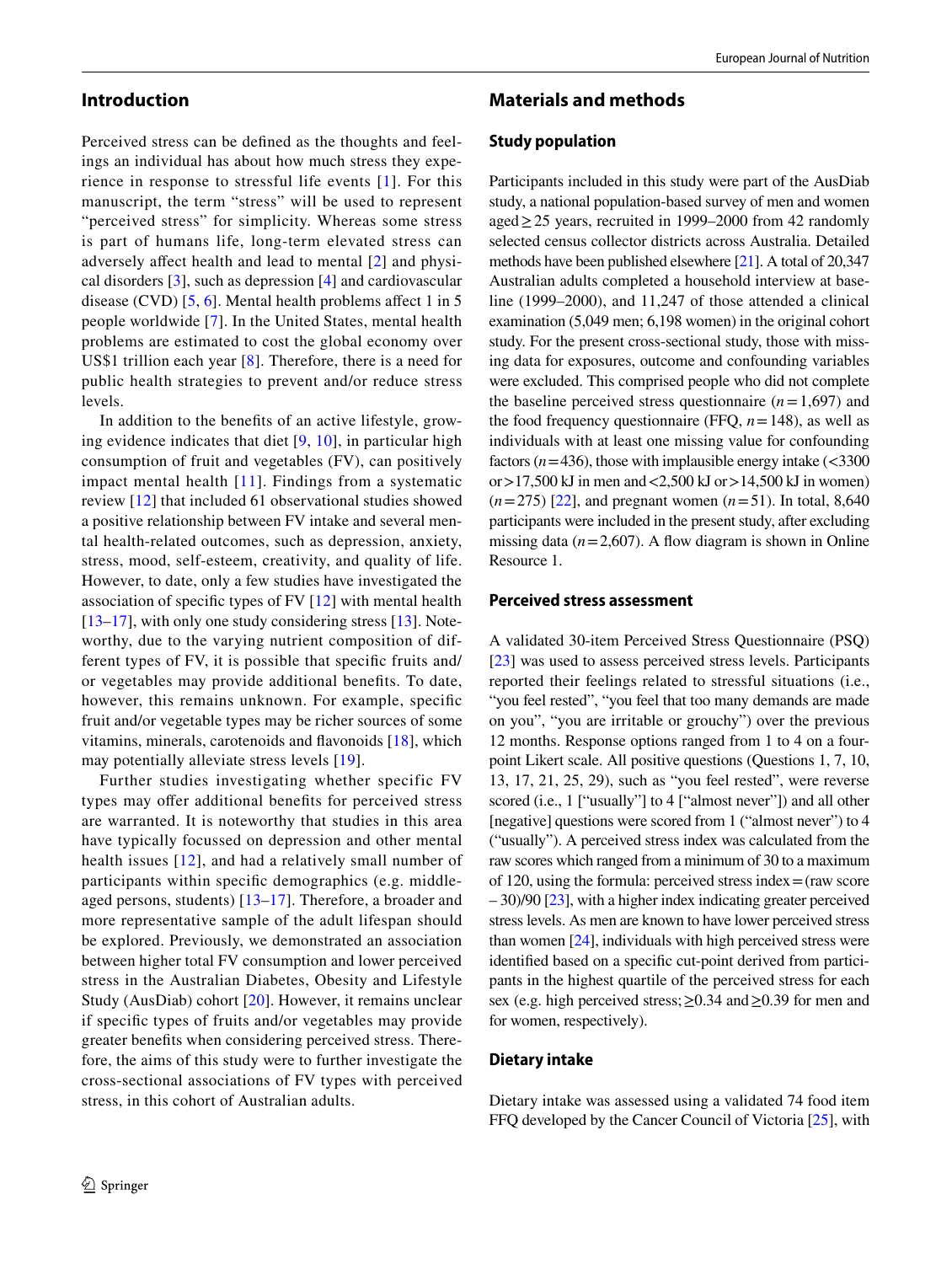participants recalling their usual intakes over the previous 12 months. Nutrient intakes were estimated based on frequency of consumption and an estimation of usual serving size. Energy intake (kcal/day) was calculated based on individuals total reported food consumption [[25\]](#page-10-14). Alcohol consumption was assessed using the questions about consumption of alcoholic beverages [\[25](#page-10-14)], with frequency of alcohol intake ranging from 'never' to 'every day'.

#### **Fruit and vegetable types**

Fruit types were grouped into three diferent categories [\[26\]](#page-10-15): apples and pears; oranges and other citrus fruits; and bananas. These are the most common fruit consumed in Australia [[27\]](#page-10-16). Fruit juice, tinned and dried fruit were not included as these types of fruit should be consumed only occasionally as substitutes for fresh fruit, according to The Australian Dietary Guidelines [[28\]](#page-10-17). The reason for this is the high sugar content of dried fruit and some fruit juices, as well as the absence of dietary fbre in juices [\[28](#page-10-17)]. Types of vegetables were classifed into fve groups according to their phytochemical properties [[29–](#page-10-18)[34\]](#page-10-19) and based on the Australian Dietary Guidelines [\[28\]](#page-10-17): cruciferous vegetables (cabbage, Brussels sprouts, caulifower, and broccoli); allium vegetables (onion, leek, and garlic); yellow/orange/red vegetables (tomato, capsicum, carrot, beetroot and pumpkin); leafy green vegetables (lettuce and other salad greens, celery, silver beet, and spinach); and legumes (peas, greens beans, bean sprouts and alfalfa sprouts, baked beans, soy beans, soy bean curd and tofu, and other beans). "Potato, roasted and fried, including hot chips" was excluded as these are not considered part of a healthy diet. This method of classifying vegetable types has been used extensively [\[35–](#page-10-20)[38\]](#page-10-21). Intake for each FV type was calculated (g/day) and subsequently categorised into quartiles. Vegetable diversity (number of diferent vegetables consumed daily) was obtained from the question "How many diferent vegetables do you usually eat in a day?", as described in previous studies [[39](#page-10-22)[–41](#page-10-23)].

## **Baseline demographic and clinical assessment**

Demographic information was collected at a household interview and included age (date of birth), sex (male/ female), relationship status (de facto, married, separated, divorced, widowed, never married), education level (never to some high school, completed University or equivalent) and average weekly income (according to six categories: \$0–199, \$200–399, \$400–599, \$600–799, \$800–1499, and>\$1500). Area-based socio-economic status was assessed based on the 5-yearly census [\[42\]](#page-11-0) from 1999, using the socio-economic index for areas (SEIFA) which takes into consideration the social and economic conditions per geographic area.

Following the household interview, anthropometric assessments were performed at the clinic visits [[21](#page-10-10), [43\]](#page-11-1) including: height, measured using a stadiometer to the nearest 0.5 cm without shoes; and weight, measured using a mechanical beam balance without shoes and excess clothing to the nearest 0.1 kg [[44](#page-11-2)]. Body mass index (BMI) was obtained by dividing weight (kg) by height in squared metres.

The Active Australia Survey Questionnaire was used to assess physical activity in the previous 7 days (total minutes per week) [\[45](#page-11-3)]. Total physical activity (min/week) was obtained by summing the total walking time (if continuous for≥10 min) and/or performing moderate-intensity exercise, plus the time performing vigorous-intensity exercise (this was multiplied by two) and then added to the time [\[41\]](#page-10-23).

An interviewer-administered general questionnaire was used to assess smoking status [[21](#page-10-10)], with participants being classifed as current smokers (smoking at least daily), ex-smokers (smoked less than daily for at least the last 3 months), or never smokers (smoked < 100 cigarettes during life) [[46\]](#page-11-4).

Glucose tolerance status was based on self-report of diagnosed diabetes mellitus (DM) and on plasma glucose levels, and was categorised as known DM, undiagnosed DM, impaired fasting glucose, impaired glucose tolerance, normal glucose levels. Prevalent CVD was assessed using self-reported history of CVD (yes/no) [\[47](#page-11-5)]. These variables were included as confounding factors in the model due to the likelihood of individuals with diabetes and a history of CVD to have been counselled on diet and lifestyle, and therefore may have changed their dietary habits.

To further explore whether diet quality could be a confounding factor in the present study, a Dietary Guideline Index (DGI) [[48\]](#page-11-6) was included in the analyses. The DGI includes 15 components based on the Australian Dietary Guidelines [[49,](#page-11-7) [50](#page-11-8)] as previously reported [\[48\]](#page-11-6). Each component was given a score ranging from 0 to 10 points (from lowest to optimal intakes), with total scores ranging from 0 to 150. Higher scores indicate greater adherence to the dietary guidelines and better diet quality [[48\]](#page-11-6).

#### **Statistical analysis**

Statistical significance was set at  $p \leq 0.05$  (two-tailed) for all tests. Statistical analyses were performed in Stata (Stata Statistical Software: Release 15. College Station, TX: Stata-Corp LLC) [[51\]](#page-11-9) using the suite of survey commands. The main exposures of this study were intakes of the eight types of FV (continuous [per SD] and categorical [quartiles]) and the primary outcome was the perceived stress index. Logistic regression commands for complex survey designs were performed to investigate the association between the exposures and high perceived stress (highest quartiles in men and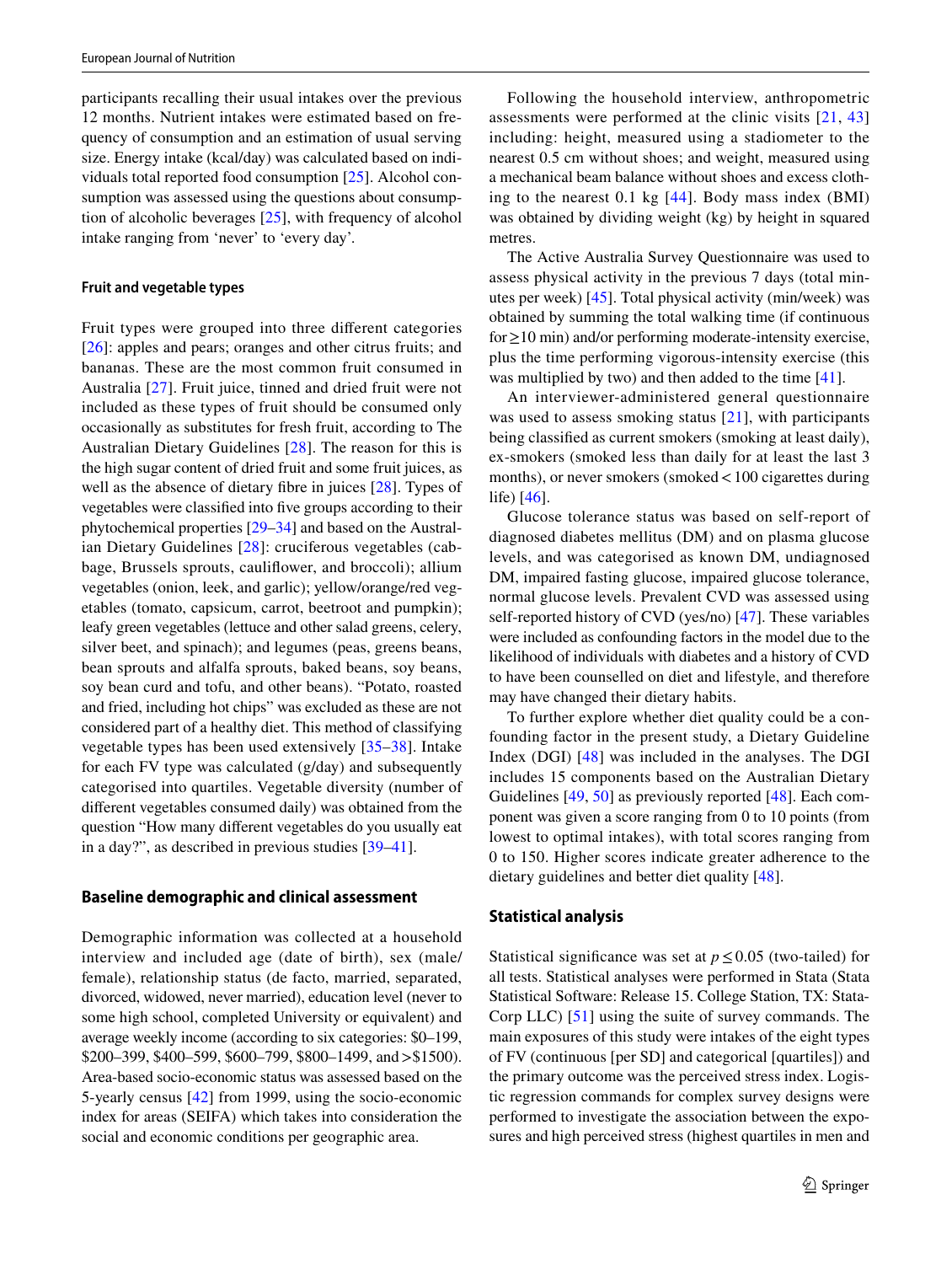women). Linear regression commands for complex survey designs were used to test for diferences in perceived stress (continuous) with the exposures of interest. The complex survey commands adjusts standard errors and incorporates stratifcation weights thereby providing population-level estimates [[21\]](#page-10-10). Two models of adjustment were used in the statistical analysis for each of the above analyses: (1) unadjusted; and (2) adjusted for age, sex, BMI, energy intake, relationship status, physical activity levels, level of education, SEIFA, smoking status, self-reported history of CVD, and diagnosis of diabetes based on plasma glucose levels. Participants with missing data for exposure, outcome and confounding variables were excluded from the analyses.

#### **Sensitivity and interaction analyses**

In the sensitivity analyses, DGI was added to the multivariable-adjusted model to further explore whether a healthy diet could be a confounding factor. When a specifc fruit type was associated with lower odds of high perceived stress, we also considered a model where we adjusted for 'all other fruit' in the multivariable-adjusted logistic regression model. A similar analysis was performed for vegetable types. Interaction terms for FV types vs. age and FV types vs. sex were assessed to investigate potential efect modifcation for perceived stress in multivariable-adjusted models, with both FV types and perceived stress index entered as continuous variables.

#### **Additional analysis**

The Spearman rank correlation test  $(r<sub>s</sub>)$  for non-parametric variables was used to assess the correlation between vegetable diversity (number of diferent vegetables consumed per day) and intake (total amount in g/day). We sought to assess if vegetable diversity was associated with high perceived stress, independent of total vegetable intake. Variable infation factors (VIF) were examined in the aforementioned multivariable-adjusted model to assess for collinearity.

## **Results**

#### **Baseline characteristics**

Table [1](#page-5-0) shows the baseline characteristics of the 8,640 participants in total and by stress levels (lower vs. high stress). A total of 50.1%  $(n=4,747)$  were women and the mean  $(\pm SD)$  age of participants was  $47.8 \pm 15$  years. Approximately, 16.3% were current smokers and 6.7% had a history of CVD. Normal glucose levels were present in 77.1% of the participants. Average perceived

<span id="page-5-0"></span>**Table 1** Clinical and demographic characteristics of all participants and by perceived stress

|                                       | All             | Lower stress    | High stress     |
|---------------------------------------|-----------------|-----------------|-----------------|
|                                       | $n = 8640$      | $n = 6456$      | $n = 2184$      |
| Age (years)                           | $47.8 \pm 15.0$ | $49.7 \pm 16.0$ | $43.0 \pm 11.1$ |
| Sex (women), $n$ (%)                  | 4747 (50.1)     | 3601 (51.7)     | 1146 (46.3)     |
| BMI $(kg/m2)$                         | $26.6 \pm 4.8$  | $26.6 \pm 4.9$  | $26.6 \pm 4.5$  |
| Energy intake (kcal/d)                | $2042 \pm 697$  | $2002 \pm 704$  | $2143 \pm 669$  |
| Physical activity (min/<br>week)      | $277 + 337$     | $287 + 347$     | $250 \pm 311$   |
| Relationship status, $n$ (%)          |                 |                 |                 |
| Married                               | 6268 (72.8)     | 4722 (73.2)     | 1546 (71.7)     |
| De facto                              | 414(4.4)        | 286(4.1)        | 128(5.1)        |
| Separated                             | 217(2.4)        | 132(1.9)        | 85(3.7)         |
| Divorced                              | 515(5.1)        | 357(4.7)        | 158(6.1)        |
| Widowed                               | 528(5.2)        | 468(6.4)        | 60(2.2)         |
| Single                                | 698 (10.0)      | 491 (9.6)       | 207 (11.1)      |
| <b>SEIFA</b>                          | $1025 \pm 87$   | $1026 + 87$     | $1023 \pm 86$   |
| Level of education, $n$ (%)           |                 |                 |                 |
| Never to some high school             | 3445 (35.7)     | 2688 (37.7)     | 757 (30.7)      |
| Completed university/<br>equivalent   | 5195 (64.3)     | 3768 (62.3)     | 1427 (69.3)     |
| Smoking status, $n$ (%)               |                 |                 |                 |
| Current                               | 1338 (16.3)     | 921 (15.1)      | 417 (19.3)      |
| Ex-smoker                             | 2537 (25.9)     | 1938 (26.4)     | 599 (24.5)      |
| Non-smoker                            | 4765 (57.8)     | 3597 (58.5)     | 1168 (56.2)     |
| History of CVD, $n$ (%)               | 685 (6.7)       | 552 (7.5)       | 133(4.5)        |
| Prevalence of diabetes, $n$<br>$(\%)$ |                 |                 |                 |
| Known diabetes                        | 348 (3.3)       | 284 (3.9)       | 64(2.0)         |
| Undiagnosed diabetes                  | 350(3.5)        | 284 (3.9)       | 66(2.4)         |
| Impaired fasting glucose              | 512(5.8)        | 387(5.7)        | 125(5.9)        |
| Impaired glucose tolerance            | 1043 (10.3)     | 818 (10.7)      | 225(9.3)        |
| Normal glucose levels                 | 6387 (77.1)     | 4683 (75.8)     | 1704 (80.4)     |
| Perceived stress index                | $0.28 \pm 0.16$ | $0.20 \pm 0.10$ | $0.49 \pm 0.10$ |

Estimated using the survey command to apply the necessary weighting for selection bias. Values are mean $\pm$ SD unless otherwise stated. Lower stress represents Q1 to Q3; High stress represents Q4

*BMI* Body Mass Index, *CVD* Cardiovascular Disease, *SEIFA* Socio-Economical Index For Areas

stress index was  $0.28 \pm 0.16$  (mean  $\pm$  SD). Perceived stress was  $0.20 \pm 0.10$  in the three lowest stress quartiles, and  $0.49 \pm 0.10$  in the high stress group. Participants with higher stress levels tended to be younger, less physically active with a higher energy intake and higher levels of education (all  $p < 0.05$ ) compared to the lower stress groups. Relationship status, smoking habits, history of CVD and diabetes were also significantly different between the groups with high and lower stress levels (all  $p < 0.01$ ).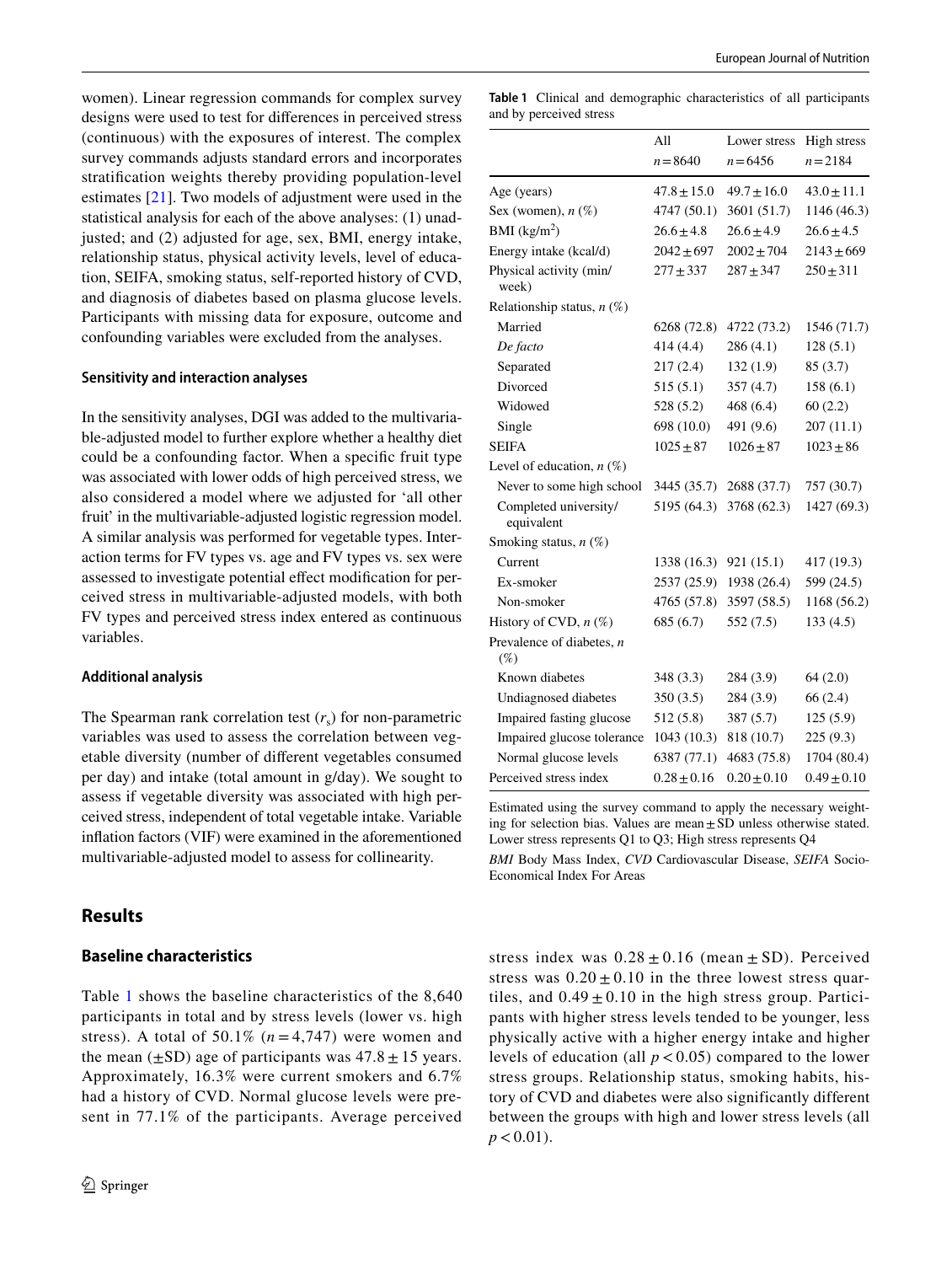## **Associations of FV type intakes with high perceived stress**

Compared to participants with the lowest intakes, those with the highest intakes of apples and pears, orange and citrus fruits, and bananas had a statistically signifcant 31, 25, and 24% lower odds, respectively, of having high perceived stress (Table [2](#page-6-0)). Similarly, each SD increase in consumption of apples (78 g/d) and bananas (35 g/d) was associated with 11 and 8% lower odds for perceived stress, respectively (Table [2](#page-6-0)). Mean perceived stress index was signifcantly lower in the higher intake quartiles of apples and pears, oranges and other citrus, and bananas (Online Resource 2).

The associations between types of vegetables and high perceived stress are shown in Table [3](#page-7-0). Compared to participants with the lowest intakes, those with the highest intakes of cruciferous, yellow/orange/red vegetables, and higher consumption of legumes (Q3) had a statistically signifcant 25, 27 and 26% lower odds of high perceived stress, respectively. Likewise, each SD increase in intake of cruciferous vegetables (10 g/d) and yellow/orange/red vegetables (25 g/d) was associated with 12 and 11% lower odds for perceived stress, respectively (Table [3\)](#page-7-0). The mean perceived stress index was signifcantly lower in those with higher intake of cruciferous, yellow/orange/red vegetables and legume vegetables (Online Resource 3).

## **Sensitivity and interaction analyses**

To explore whether a healthy diet could be a confounding factor, we further adjusted the analyses for the DGI. Similar relationships were observed for types of FV intake and lower odds of high perceived stress (Q4 for apples and pears: OR [95% CI]: 0.72 [0.54, 0.95], orange and other citrus fruits: 0.77 [0.65, 0.92], bananas: 0.78 [0.68, 0.91], cruciferous: 0.77 [0.59, 1.01], yellow/orange/red vegetables: 0.78 [0.62, 0.92], and Q3 for legume vegetables: 0.75 [0.60, 0.94], compared to Q1).

We also further adjusted each fruit groups for other fruit groups (for example, the association of apples and pear with perceived stress was further adjusted for other non-apple and pears fruit). The relationship of all fruit types with lower odds of high perceived stress remained signifcant (Q4 for apples and pears: OR [95% CI]: 0.68 [0.48, 0.96], orange and other citrus fruit: 0.78 [0.64, 0.95], and bananas: 0.78 [0.65, 0.92]). Similarly, for vegetable types, we added other vegetables to the multivariable-adjusted model. Whereas the relationship of legumes and perceived stress remained significant (Q3 for legume vegetables: 0.80 [0.65, 0.98]), compared to Q1, the association of cruciferous and yellow/ orange/red vegetables became non-signifcant (Q4: 0.85 [0.62, 1.16] and 0.89 [0.75, 1.05]), respectively, compared to Q1.

<span id="page-6-0"></span>**Table 2** Odds ratios (OR) for high perceived stress by quartiles of specifc types of fruit

|                         | Per SD           | Fruit intake quartiles |                  |                  |                  |  |
|-------------------------|------------------|------------------------|------------------|------------------|------------------|--|
|                         |                  | Q1                     | Q <sub>2</sub>   | Q <sub>3</sub>   | Q4               |  |
| Apples and pears        | 76 g increase    | $n = 2162$             | $n = 2165$       | $n = 2153$       | $n = 2160$       |  |
| Average intake (g/day)  |                  | 7(7, 8)                | 28 (27, 28)      | 66 (65, 66)      | 168 (162, 174)   |  |
| High stress, $n(\%)$    |                  | 599 (34%)              | 582 (29%)        | 510 (25%)        | 453 (25%)        |  |
| Model $11$              | 0.86(0.79, 0.94) | Ref                    | 0.81(0.59, 1.13) | 0.64(0.48, 0.86) | 0.64(0.51, 0.81) |  |
| Model $2^2$             | 0.89(0.81, 0.97) | Ref                    | 0.76(0.52, 1.10) | 0.68(0.49, 0.94) | 0.69(0.53, 0.90) |  |
| Orange and other citrus | 50 g increase    | $n = 2162$             | $n = 2165$       | $n = 2153$       | $n = 2160$       |  |
| Average intake (g/day)  |                  | 2(2, 2)                | 12(12, 12)       | 34 (33, 34)      | 112(108, 116)    |  |
| High stress, $n(\%)$    |                  | 600 (31%)              | 610 (30%)        | 549 (29%)        | 425 (23%)        |  |
| Model $11$              | 0.90(0.83, 0.97) | Ref                    | 0.98(0.81, 1.19) | 0.93(0.74, 1.18) | 0.68(0.56, 0.82) |  |
| Model $2^2$             | 0.95(0.89, 1.02) | Ref                    | 0.88(0.71, 1.01) | 0.90(0.71, 1.14) | 0.75(0.64, 0.89) |  |
| <b>Bananas</b>          | 35 g increase    | $n = 2166$             | $n = 2161$       | $n = 2155$       | $n = 2158$       |  |
| Average intake (g/day)  |                  | 4(4, 4)                | 16(16, 16)       | 36 (36, 37)      | 84 (82, 86)      |  |
| High stress, $n(\%)$    |                  | 620 (33%)              | 604 (31%)        | 530 (27%)        | 430 (22%)        |  |
| Model $11$              | 0.83(0.76, 0.90) | Ref                    | 0.89(0.71, 1.13) | 0.74(0.64, 0.85) | 0.59(0.51, 0.68) |  |
| Model $2^2$             | 0.92(0.85, 0.98) | Ref                    | 0.93(0.74, 1.19) | 0.86(0.72, 1.03) | 0.76(0.64, 0.89) |  |

Odds ratios (ORs) and 95% confdence intervals (95% CI) obtained using the survey command for logistic regression. Fruit intake (g/d) is shown as mean and 95% CI. Lower stress represents Q1 to Q3; High stress represents Q4. Analyses were adjusted according to the following models: model  $1<sup>1</sup>$ , unadjusted; and model  $2<sup>2</sup>$ , multivariable-adjusted (confounding factors included age, sex, BMI [body mass index], energy intake, relationship status, physical activity, level of education, SEIFA [Socio-economical index for areas], smoking status, diabetes and history of cardiovascular disease). Numbers in bold are significantly different from  $Q1 (p < 0.05)$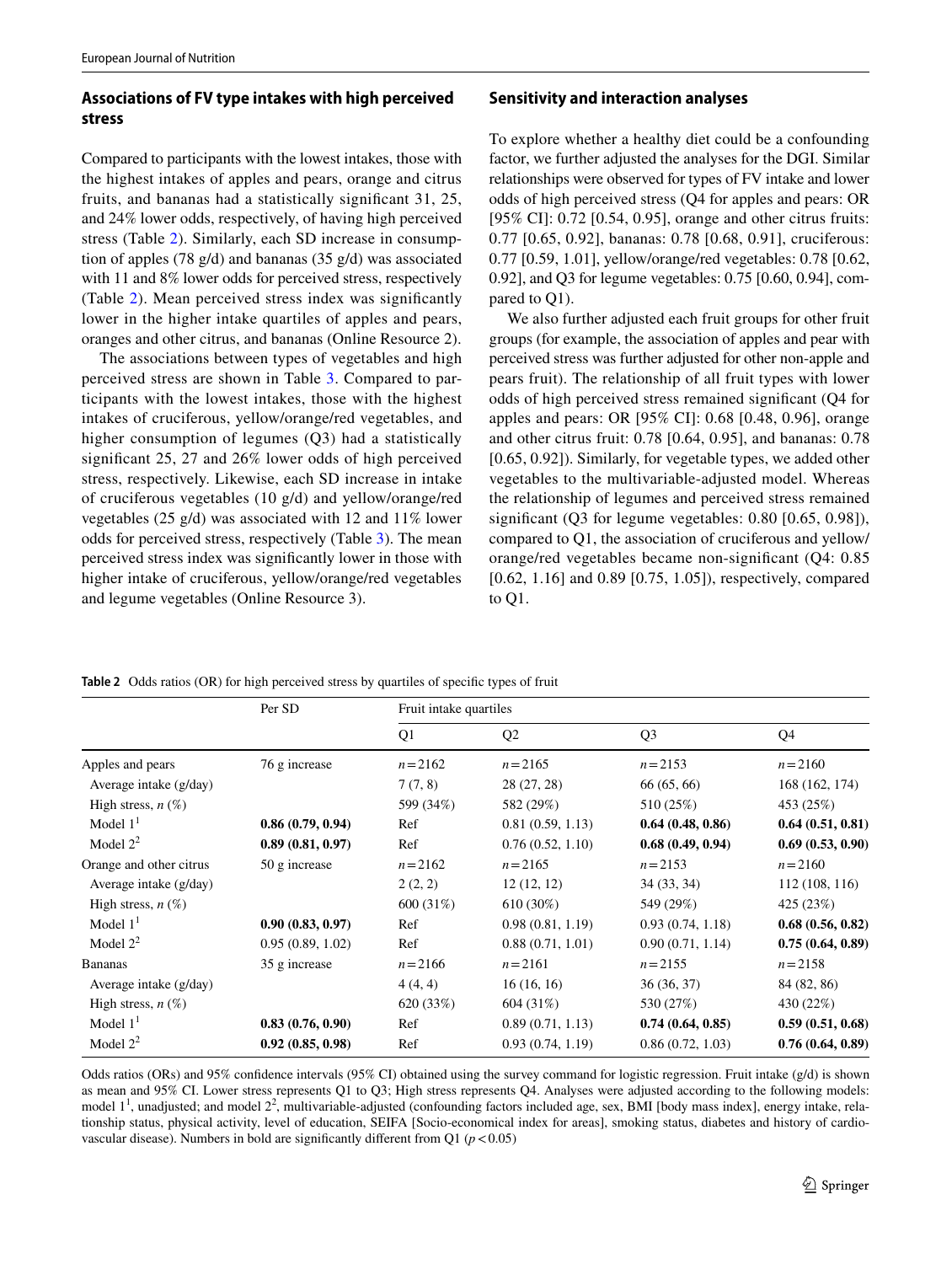|                              | Per SD           | Vegetable intake quartiles |                  |                  |                  |
|------------------------------|------------------|----------------------------|------------------|------------------|------------------|
|                              |                  | Q1                         | Q <sub>2</sub>   | Q <sub>3</sub>   | Q <sub>4</sub>   |
| Cruciferous vegetables       | 10 g increase    | $n = 2166$                 | $n = 2161$       | $n = 2158$       | $n = 2155$       |
| Average intake (g/day)       |                  | 5(5, 5)                    | 15(15, 15)       | 26 (26, 27)      | 51 (50, 52)      |
| High stress, $n(\%)$         |                  | 610(31%)                   | 592 (31%)        | 520 (27%)        | 462 (23%)        |
| Model $11$                   | 0.85(0.77, 0.93) | Ref                        | 1.01(0.84, 1.22) | 0.84(0.69, 1.02) | 0.67(0.52, 0.87) |
| Model $2^2$                  | 0.88(0.80, 0.97) | Ref                        | 1.10(0.90, 1.36) | 0.91(0.74, 1.13) | 0.75(0.57, 0.99) |
| Allium vegetables            | 6 g increase     | $n = 2210$                 | $n = 2114$       | $n = 2167$       | $n = 2149$       |
| Average intake (g/day)       |                  | 1(1, 1)                    | 4(4, 4)          | 7(7, 7)          | 15(14, 15)       |
| High stress, $n(\%)$         |                  | 577 (29%)                  | 511 (28%)        | 544 (26%)        | 552 (30%)        |
| Model $11$                   | 1.00(0.89, 1.13) | Ref                        | 0.95(0.75, 1.20) | 0.86(0.68, 1.10) | 1.05(0.76, 1.47) |
| Model $2^2$                  | 0.95(0.84, 1.07) | Ref                        | 0.90(0.71, 1.13) | 0.80(0.62, 1.02) | 0.90(0.64, 1.27) |
| Yellow/orange/red vegetables | 25 g increase    | $n = 2161$                 | $n = 2160$       | $n = 2159$       | $n = 2160$       |
| Average intake (g/day)       |                  | 15(14, 16)                 | 32(31, 32)       | 46 (45, 46)      | 76 (74, 77)      |
| High stress, $n(\%)$         |                  | 579 (31%)                  | 558 (29%)        | 535 (28%)        | 512 (25%)        |
| Model $11$                   | 0.90(0.83, 0.98) | Ref                        | 0.92(0.75, 1.13) | 0.86(0.65, 1.14) | 0.76(0.63, 0.93) |
| Model $2^2$                  | 0.89(0.83, 0.96) | Ref                        | 0.95(0.77, 1.17) | 0.86(0.67, 1.11) | 0.73(0.61, 0.88) |
| Leafy green vegetables       | 10 g increase    | $n = 2168$                 | $n = 2165$       | $n = 2151$       | $n = 2156$       |
| Average intake (g/day)       |                  | 4(3, 4)                    | 9(9, 9)          | 15(15, 15)       | 27(27, 28)       |
| High stress, $n$ (%)         |                  | 606 (31%)                  | 569 (28%)        | 542 (28%)        | 467 (25%)        |
| Model $11$                   | 0.92(0.85, 1.00) | Ref                        | 0.85(0.69, 1.04) | 0.87(0.75, 1.01) | 0.73(0.57, 0.92) |
| Model $2^2$                  | 0.98(0.90, 1.07) | Ref                        | 0.86(0.70, 1.05) | 0.93(0.78, 1.11) | 0.85(0.67, 1.08) |
| Legume vegetables            | 21 g increase    | $n = 2176$                 | $n = 2154$       | $n = 2155$       | $n = 2155$       |
| Average intake (g/day)       |                  | 9(9, 9)                    | 21(20, 21)       | 33 (32, 33)      | 59 (58, 60)      |
| High stress, $n(\%)$         |                  | 599 (31%)                  | 554 (29%)        | 488 (25%)        | 543 (29%)        |
| Model $11$                   | 0.95(0.88, 1.04) | Ref                        | 0.90(0.70, 1.16) | 0.73(0.56, 0.96) | 0.92(0.75, 1.13) |
| Model $2^2$                  | 0.93(0.84, 1.02) | Ref                        | 0.94(0.76, 1.16) | 0.74(0.59, 0.92) | 0.86(0.70, 1.05) |

<span id="page-7-0"></span>**Table 3** Odds ratios (OR) for high perceived stress by quartiles of specifc types of vegetables

Odds ratios (ORs) obtained using the survey command for logistic regression. Vegetable intake (g/d) is shown as mean and 95% confdence intervals. Lower stress represents Q1 to Q3; High stress represents Q4. Analyses were adjusted according to the following models: model  $1<sup>1</sup>$ , unadjusted; and model  $2^2$ , multivariable-adjusted (confounding factors included age, sex, BMI [body mass index], energy intake, relationship status, physical activity, level of education, SEIFA [Socio-economical index for areas], smoking status, diabetes and history of cardiovascular disease). Numbers in bold are significantly different from  $Q1$  ( $p < 0.05$ )

In separate interaction testing, sex and age did not infuence the relationship between types of FV and perceived stress (sex: all  $p_{\text{interaction}} > 0.1$ , except  $p_{\text{interaction}} > 0.06$  for orange and other citrus fruit and allium vegetables; age: all  $p_{\text{interaction}} > 0.1$ ).

#### **Further analyses**

There was a high correlation between vegetable diversity and total vegetable intake (rho=0.8,  $p=0.001$ ), and when both variables were included in multivariable-adjusted models, high variable inflation factors (2.8–3.0) were recorded suggesting evidence for collinearity indicating that any association of vegetable diversity with lower odds of high perceived stress was largely related to the association resulting from total vegetable intake.

## **Discussion**

We have previously reported that higher FV intake is associated with lower perceived stress in adults aged  $\geq$  25 years participating in the AusDiab study [[20\]](#page-10-9). We have now extended these fndings and demonstrate that consuming specifc types of fruit and vegetables are associated with lower odds of having high perceived stress. The groups with the highest consumption of apples and pears, oranges and other citrus, and bananas had 31, 25, and 24% lower risk of having high perceived stress, respectively, compared to those with the lowest intakes. For vegetables, cruciferous, yellow/orange/red and legumes were the main types driving the associations, with greater consumption being associated with 25, 27, and 26% lower odds of having high perceived stress. These relationships were robust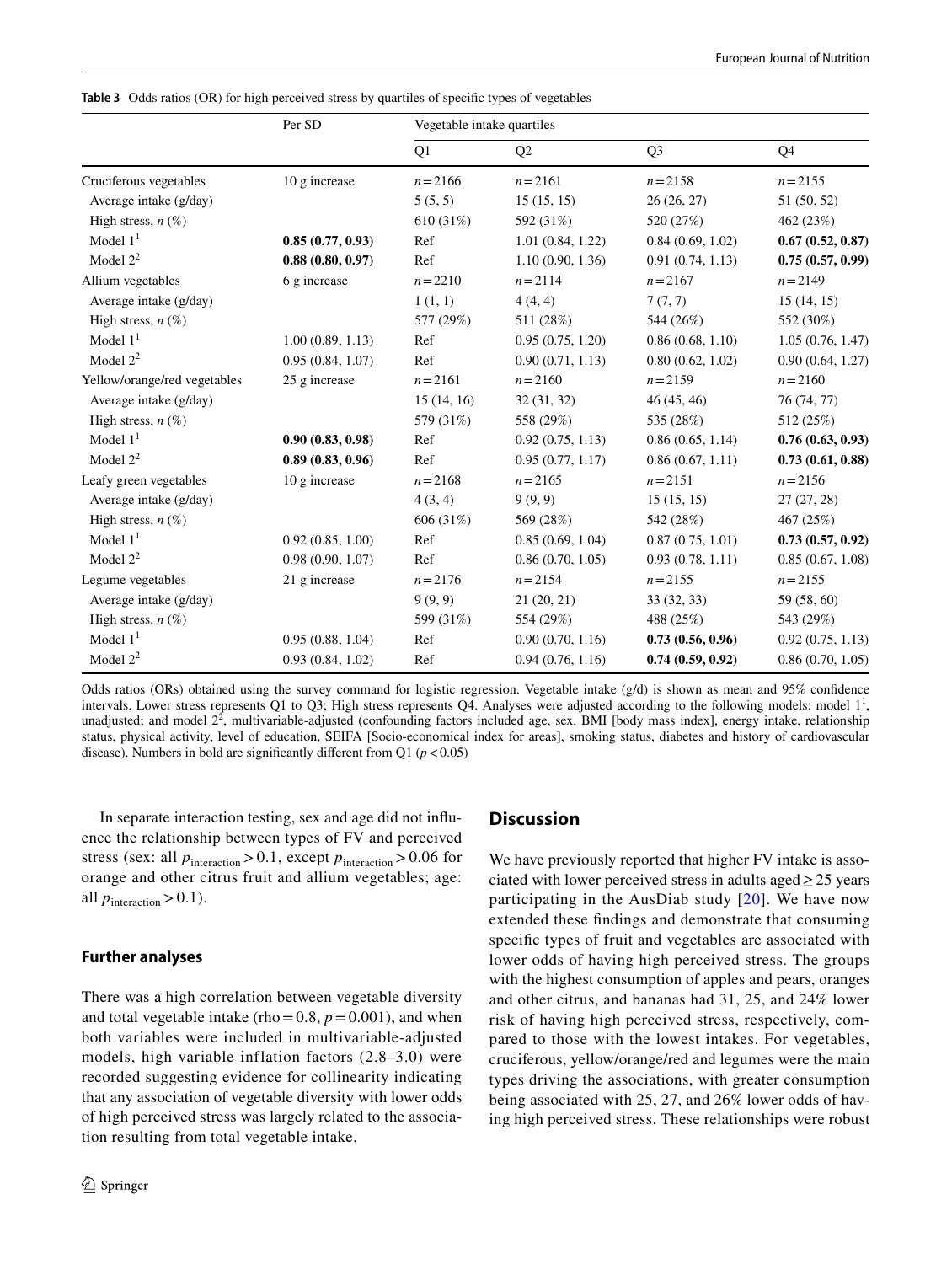and independent of a range of confounding lifestyle factors including a healthy diet and physical activity.

Prolonged stress is considered a risk factor for mental health problems such as anxiety and depression [[1,](#page-9-0) [52](#page-11-10)], and modifable risk factors, such as a healthy diet appear to be beneficial for mental wellbeing  $[12]$  $[12]$  $[12]$ . Although increasing evidence supports the existence of an inverse link between consumption of FV and mental health problems [[12](#page-10-4)], the mechanisms to explain this relationship remain unclear. The protective role of fruit and vegetables on stress levels could be due to a range of their constituents, including minerals, vitamins, and other phytochemicals. Various phytochemicals found in specifc FV have anti-oxidative and anti-infammatory properties (i.e. carotenoids, vitamin K1 and favonoids) that could potentially alleviate stress levels [\[19\]](#page-10-8), contributing to the overall health benefts [[53\]](#page-11-11), including perceived stress. Apples and pears, and oranges and other citrus fruit, for example, are rich sources of favonoids, dietary fbre, vitamins, carotenoids, and other minerals that seem to reduce infammation and oxidative stress [\[54\]](#page-11-12). Likewise, the health benefts of bananas may be linked to their high content of tryptophan [\[55](#page-11-13)]; an essential amino acid (3) and precursor of serotonin, a neurotransmitter in the brain modulating mood  $[56]$  $[56]$ .

For vegetable intake, similar associations were observed, where higher consumption of cruciferous, yellow/orange/ red and legumes were associated with less perceived stress. These types of vegetables are rich in fbre, polyphenols and carotenoids which are linked to improvements in oxidative stress and infammation [[57](#page-11-15)]. Considering those with mental health problems have been shown to have higher oxidative stress and systemic infammation [\[58](#page-11-16)], having a diverse intake of FV is likely to provide greater benefts due to a broader range of nutrients [\[59](#page-11-17)].

Of interest, the relationship of both cruciferous and yellow/orange/red vegetables with lower odds of high perceived stress was no longer evident after controlling for other vegetables (i.e. for cruciferous vegetables when other non-cruciferous vegetables were added to the model). These results add weight to the proposition that consuming a diverse range of vegetables is likely to have a positive infuence on perceived stress. In contrast, for fruit, the associations of all fruit groups with lower odds of high perceived stress were independent of other fruit. This suggest that specifc fruit such as apples and pears, oranges and other citrus, and bananas might be most benefcial. Collectively, such fndings are similar to previous research considering other mental health outcomes [[13\]](#page-10-5).

A diverse consumption of FV has also been associated with better mental health in previous studies [[13,](#page-10-5) [14](#page-10-24)]. Young women consuming lower amounts of citrus (OR [95%CI]: 3.14 [1.34–7.38] and green leafy (OR [95%CI]: 3.84 [2.05–7.19]) vegetables were more likely to present depressive symptoms [\[13\]](#page-10-5). In young adults, consumption of raw FV predicted lower depressive symptoms and better positive mood, life satisfaction, and fourishing [[14](#page-10-24)]. This study identifed the top 10 FV linked with improved mental health were bananas, apples, citrus, berries, grapefruit, kiwifruit, carrots, lettuce, cucumber, and green leafy vegetables (mainly spinach) [\[14\]](#page-10-24). Hence, the current daily recommendation for FV intake, whilst including a range of diferent types of FV (all colours of the rainbow) is likely to be most benefcial to alleviate stress, and consequently stress-related mental health problems. Future studies investigating the potential association between FV constituents (i.e., favonoids) and perceived stress are needed to clarify the likely mechanism(s) for future interventions.

## **Limitations and strengths of the study**

Due to the cross-sectional nature of the study, we were unable to demonstrate direct causality or to make frm conclusions about the direction of the relationship. Since we also did not measure biomarkers of stress, such as cortisol, we were unable to confrm a relationship of FV types with such biomarkers. In addition, since vegetable diversity and total vegetable intake were very highly correlated, we were unable to determine if the benefcial associations of higher vegetable intake and greater vegetable variety with lower perceived stress were independent of one another.

Strengths of this study include the availability of information on intake of specifc types of fruit and vegetables, the use of validated questionnaires collect data on dietary intake and perceived stress, and the adjustment for numerous demographic and lifestyle covariates to limit the infuence of potential confounders. Future longitudinal studies are required to explore the causal directions of the observed associations, and to clarify their potential mechanisms.

## **Conclusion**

In Australian adults, higher consumption of specifc types of FV was associated with lower odds for high perceived stress. These fndings were independent of important potential confounding factors such as diet quality and physical activity. Specifcally, we provide evidence for the benefts of specifc types of FV (i.e. apples and pears, oranges and citrus, bananas, and cruciferous, yellow/orange/red and legume vegetables) when considering perceived stress. Based on these results, public health messages should continue to promote higher FV intake whilst also highlighting the importance of including 'a rainbow of colours' as part of a healthy diet.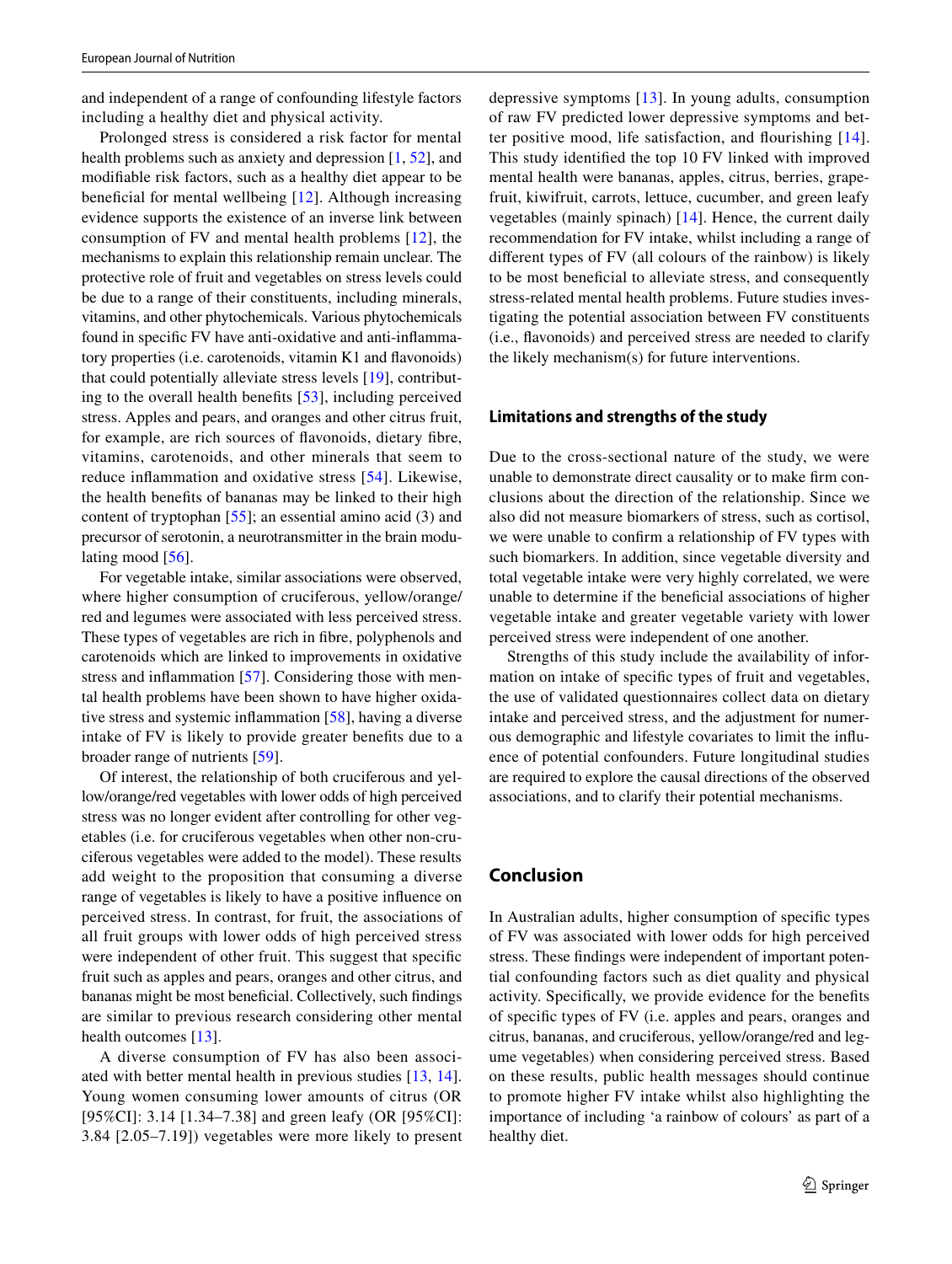**Supplementary Information** The online version contains supplementary material available at<https://doi.org/10.1007/s00394-022-02848-5>.

**Acknowledgements** The AusDiab study, initiated and coordinated by the International Diabetes Institute, and subsequently coordinated by the Baker Heart and Diabetes Institute, gratefully acknowledges the support and assistance given by: A Allman, B Atkins, S Bennett, S Chadban, S Colagiuri, M de Courten, M Dalton, M D'Emden, T Dwyer, D Jolley, I Kemp, P Magnus, J Mathews, D McCarty, A Meehan, K O'Dea, P Phillips, P Popplewell, C Reid, A Stewart, R Tapp, H Taylor, T Welborn, F Wilson and P Zimmet. Also, for funding or logistical support, we are grateful to: The Commonwealth Dept of Health and Aged Care, Abbott Australasia Pty Ltd, Alphapharm Pty Ltd, AstraZeneca, Aventis Pharmaceutical, Bristol-Myers Squibb Pharmaceuticals, Eli Lilly (Aust) Pty Ltd, GlaxoSmithKline, Janssen-Cilag (Aust) Pty Ltd, Merck Lipha s.a., Merck Sharp & Dohme (Aust), Novartis Pharmaceutical (Aust) Pty Ltd., Novo Nordisk Pharmaceutical Pty Ltd, Pharmacia and Upjohn Pty Ltd, Pfzer Pty Ltd, Roche Diagnostics, Sanof Synthelabo (Aust) Pty Ltd., Servier Laboratories (Aust) Pty Ltd, BioRad Laboratories Pty Ltd, HITECH Pathology Pty Ltd, the Australian Kidney Foundation, Diabetes Australia, Diabetes Australia (Northern Territory), Queensland Health, South Australian Department of Human Services, Tasmanian Department of Health and Human Services, Territory Health Services, Victorian Department of Human Services, the Victorian OIS program and Health Department of Western Australia.

**Authors' contributions** SRB and JRL designed this cross-sectional study; DJM, JES and RMD provided data collected in the original study. SRB, MS and NPB performed the statistical analysis; SRB drafted and had primary responsibility for fnal content of the manuscript. SRB, MS, LCB, NPB, CPB, RW, JMD, DJM, JES, RMD, JMH, JRL interpreted the results, had signifcant input, reviewed, and approved the fnal manuscript.

**Funding** Open Access funding enabled and organized by CAUL and its Member Institutions. This research received no specifc grant from any funding agency in the public, commercial or not-for-proft sectors. The salary of MS and CPB is supported by a Royal Perth Hospital Research Foundation Career Advancement Fellowship. The salary of LCB is supported by a National Health and Medical Research Council (NHMRC) of Australia Emerging Leadership Investigator Grant (ID: 1172987) and a National Heart Foundation of Australia Post-Doctoral Research Fellowship (ID: 102498). The salary of JRL is supported by a National Heart Foundation of Australia Future Leader Fellowship (ID: 102817). The salary of JMH is supported by a National Health and Medical Research Council of Australia Senior Research Fellowship (ID: 1116973). The salary of JES is supported by a National Health and Medical Research Council Investigator Grant (ID: 1173952). None of the funding agencies had any role in the conduct of the study; collection, management, analysis, or interpretation of the data; or preparation, review, or approval of the manuscript.

**Data availability** The data that support the fndings of this study are available from the Baker Heart and Diabetes Institute. Restrictions apply to the availability of these data, which were used under license for the current study. Raw data are not publicly available. However, data described in the manuscript, codebook, and analytic code will be made available upon request and approval of the AusDiab Steering Committee.

**Code availability** Not applicable.

#### **Declarations**

**Conflict of interest** CPB and JMH report grants from FruitWest, and from Department of Agriculture and Food WA, outside the submitted work. DJM and JES report grants from Abbott Australasia Pty Ltd, Alphapharm Pty Ltd, AstraZeneca, Bristol-Myers Squibb, Eli Lilly Australia, GlaxoSmithKline, Janssen-Cilag, Merck Sharp & Dohme, Novartis Pharmaceuticals, Novo Nordisk Pharmaceuticals, Roche Diagnostics Australia, Sanof Aventis and Sanof-synthelabo, during the conduct of the study. RMD received a Primary Growth Partnership grant via the Ministry of Primary Industries in New Zealand with Fonterra Co-operative Group Ltd, outside the submitted work. All other authors have no potential conficts of interest to report.

**Ethics approval** The study was approved (on March 2nd, 1999) by The Human Research Ethics Committees of the International Diabetes Institute (Melbourne, Australia).

**Consent to participate** A written informed consent was obtained from all participants prior to their inclusion in the study in 1999/2000.

**Consent for publication** All participants provided informed consent regarding publishing the results of this study.

**Open Access** This article is licensed under a Creative Commons Attribution 4.0 International License, which permits use, sharing, adaptation, distribution and reproduction in any medium or format, as long as you give appropriate credit to the original author(s) and the source, provide a link to the Creative Commons licence, and indicate if changes were made. The images or other third party material in this article are included in the article's Creative Commons licence, unless indicated otherwise in a credit line to the material. If material is not included in the article's Creative Commons licence and your intended use is not permitted by statutory regulation or exceeds the permitted use, you will need to obtain permission directly from the copyright holder. To view a copy of this licence, visit<http://creativecommons.org/licenses/by/4.0/>.

## **References**

- <span id="page-9-0"></span>1. Cohen S, Kamarck T, Mermelstein R (1983) A global measure of perceived stress. Journal of health and social behavior. J Health Soc Behav 24:385–396
- <span id="page-9-1"></span>2. Schiavone S, Colaianna M, Curtis L (2015) Impact of early life stress on the pathogenesis of mental disorders: relation to brain oxidative stress. Curr Pharm Des 21(11):1404–1412
- <span id="page-9-2"></span>3. Rueggeberg R, Wrosch C, Miller GE (2012) The diferent roles of perceived stress in the association between older adults' physical activity and physical health. Health Psychol 31(2):164
- <span id="page-9-3"></span>4. Hayward RD, Taylor WD, Smoski MJ, Stefens DC, Payne ME (2013) Association of fve-factor model personality domains and facets with presence, onset, and treatment outcomes of major depression in older adults. Am J Geriatr Psychiatry 21(1):88–96
- <span id="page-9-4"></span>5. Pope BS, Wood SK (2020) Advances in understanding mechanisms and therapeutic targets to treat comorbid depression and cardiovascular disease. Neurosci Biobehav Rev 116:337–349
- <span id="page-9-5"></span>6. Surtees PG, Wainwright NW, Luben RN, Wareham NJ, Bingham SA, Khaw K-T (2008) Depression and ischemic heart disease mortality: evidence from the EPIC-Norfolk United Kingdom prospective cohort study. Am J Psychiatry 165(4):515–523
- <span id="page-9-6"></span>7. WHO (2021) Any mental illness among adults. National Instittute of Mental Health. World Health Organization. [https://www.nimh.](https://www.nimh.nih.gov/health/statistics/mental-illness.shtml) [nih.gov/health/statistics/mental-illness.shtml](https://www.nimh.nih.gov/health/statistics/mental-illness.shtml)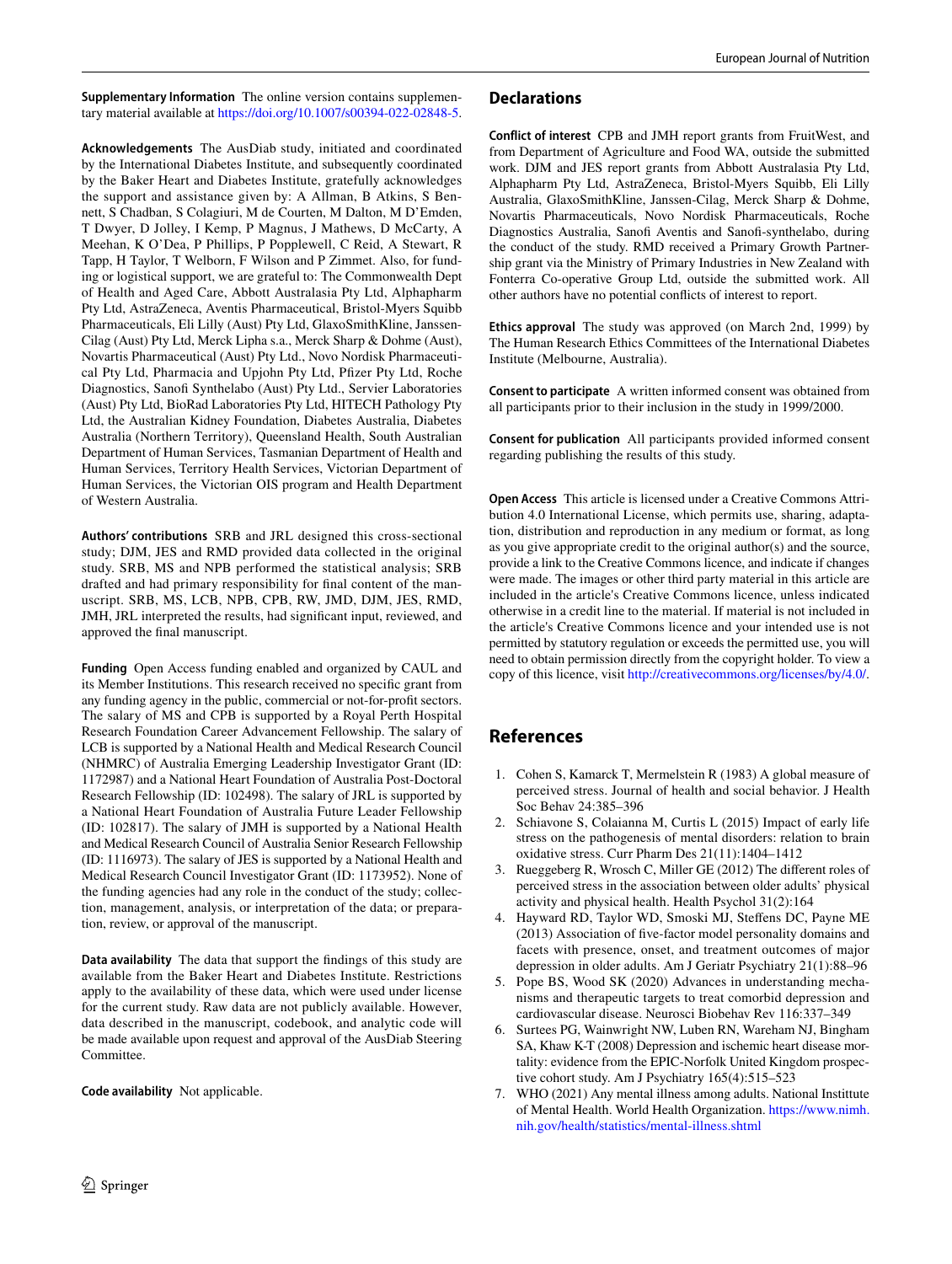- <span id="page-10-0"></span>8. WHO (2018) Mental health. World Health Organization. [https://](https://www.who.int/health-topics/mental-health#tab=tab_2) [www.who.int/health-topics/mental-health#tab=tab\\_2](https://www.who.int/health-topics/mental-health#tab=tab_2)
- <span id="page-10-1"></span>9. Marx W, Moseley G, Berk M, Jacka F (2017) Nutritional psychiatry: the present state of the evidence. Proc Nutr Soc 76(4):427–436
- <span id="page-10-2"></span>10. Jacka FN, O'Neil A, Opie R, Itsiopoulos C, Cotton S, Mohebbi M, Castle D, Dash S, Mihalopoulos C, Chatterton ML (2017) A randomised controlled trial of dietary improvement for adults with major depression (the 'SMILES'trial). BMC Med 15(1):23
- <span id="page-10-3"></span>11. Saghafian F, Malmir H, Saneei P, Milajerdi A, Larijani B, Esmaillzadeh A (2018) Fruit and vegetable consumption and risk of depression: accumulative evidence from an updated systematic review and meta-analysis of epidemiological studies. Br J Nutr 119(10):1087–1101
- <span id="page-10-4"></span>12. Głąbska D, Guzek D, Groele B, Gutkowska K (2020) Fruit and vegetable intake and mental health in adults: a systematic review. Nutrients 12(1):115
- <span id="page-10-5"></span>13. Baharzadeh E, Siassi F, Qorbani M, Koohdani F, Pak N, Sotoudeh G (2018) Fruits and vegetables intake and its subgroups are related to depression: a cross-sectional study from a developing country. Ann Gen Psychiatry 17(1):1–10
- <span id="page-10-24"></span>14. Brookie KL, Best GI, Conner TS (2018) Intake of raw fruits and vegetables is associated with better mental health than intake of processed fruits and vegetables. Front Psychol 9:487
- 15. Kwon SC, Wyatt LC, Kranick JA, Islam NS, Devia C, Horowitz C, Trinh-Shevrin C (2015) Physical activity, fruit and vegetable intake, and health-related quality of life among older Chinese, Hispanics, and Blacks in New York City. Am J Public Health 105(S3):S544–S552
- 16. Niu K, Guo H, Kakizaki M, Cui Y, Ohmori-Matsuda K, Guan L, Hozawa A, Kuriyama S, Tsuboya T, Ohrui T (2013) A tomato-rich diet is related to depressive symptoms among an elderly population aged 70 years and over: a population-based, cross-sectional analysis. J Afect Disord 144(1–2):165–170
- <span id="page-10-6"></span>17. Kelloniemi H, Ek E, Laitinen J (2005) Optimism, dietary habits, body mass index and smoking among young Finnish adults. Appetite 45(2):169–176
- <span id="page-10-7"></span>18. McMartin SE, Jacka FN, Colman I (2013) The association between fruit and vegetable consumption and mental health disorders: evidence from fve waves of a national survey of Canadians. Prev Med 56(3–4):225–230
- <span id="page-10-8"></span>19. Godos J, Currenti W, Angelino D, Mena P, Castellano S, Caraci F, Galvano F, Del Rio D, Ferri R, Grosso G (2020) Diet and mental health: Review of the recent updates on molecular mechanisms. Antioxidants 9(4):346
- <span id="page-10-9"></span>20. Radavelli-Bagatini S, Blekkenhorst LC, Sim M, Prince RL, Bondonno NP, Bondonno CP, Woodman R, Anokye R, Dimmock J, Jackson B (2021) Fruit and vegetable intake is inversely associated with perceived stress across the adult lifespan. Clin Nutr 40:2860–2867
- <span id="page-10-10"></span>21. Dunstan DW, Zimmet PZ, Welborn TA, Cameron AJ, Shaw J, de Courten M, Jolley D, McCarty DJ (2002) The Australian Diabetes, Obesity and Lifestyle Study (AusDiab)—methods and response rates. Diabetes Res Clin Pract 57(2):119–129. [https://doi.org/10.](https://doi.org/10.1016/S0168-8227(02)00025-6) [1016/S0168-8227\(02\)00025-6](https://doi.org/10.1016/S0168-8227(02)00025-6)
- <span id="page-10-11"></span>22. Subar AF, Thompson FE, Kipnis V, Midthune D, Hurwitz P, McNutt S, McIntosh A, Rosenfeld S (2001) Comparative validation of the Block, Willett, and National Cancer Institute food frequency questionnaires: the Eating at America's Table Study. Am J Epidemiol 154(12):1089–1099
- <span id="page-10-12"></span>23. Levenstein S, Prantera C, Varvo V, Scribano ML, Berto E, Luzi C, Andreoli A (1993) Development of the Perceived Stress Questionnaire: a new tool for psychosomatic research. J Psychosom Res 37(1):19–32
- <span id="page-10-13"></span>24. Liu RT, Alloy LB (2010) Stress generation in depression: a systematic review of the empirical literature and recommendations for future study. Clin Psychol Rev 30(5):582–593
- <span id="page-10-14"></span>25. Ireland P, Jolley D, Giles G, O'Dea K, Powles J, Rutishauser I, Wahlqvist ML, Williams J (1994) Development of the Melbourne FFQ: a food frequency questionnaire for use in an Australian prospective study involving an ethnically diverse cohort. Asia Pac J Clin Nutr 3(1):19–31
- <span id="page-10-15"></span>26. Blekkenhorst LC, Hodgson JM, Lewis JR, Devine A, Woodman RJ, Lim WH, Wong G, Zhu K, Bondonno CP, Ward NC (2017) Vegetable and fruit intake and fracture-related hospitalisations: a prospective study of older women. Nutrients 9(5):511
- <span id="page-10-16"></span>27. (ABS) ABoS (2014) 4364.0.55.007 - Australian Health Survey: Nutrition First Results - Foods and Nutrients, 2011–12 Australian Bureau of Statistics (ABS)
- <span id="page-10-17"></span>28. NHMRC (2013) Australian Dietary Guidelines. Australian Government, Canberra
- <span id="page-10-18"></span>29. Blekkenhorst L, Sim M, Bondonno C, Bondonno N, Ward N, Prince R, Devine A, Lewis J, Hodgson J (2018) Cardiovascular health benefts of specifc vegetable types: a narrative review. Nutrients 10(5):595
- 30. Blekkenhorst LC, Bondonno CP, Lewis JR, Devine A, Zhu K, Lim WH, Woodman RJ, Beilin LJ, Prince RL, Hodgson JM (2017) Cruciferous and allium vegetable intakes are inversely associated with 15-year atherosclerotic vascular disease deaths in older adult women. J Am Heart Assoc 6(10):1–15
- 31. Quiñones M, Miguel M, Aleixandre A (2013) Benefcial efects of polyphenols on cardiovascular disease. Pharmacol Res 68(1):125– 131.<https://doi.org/10.1016/j.phrs.2012.10.018>
- 32. Vazquez-Prieto MA, Miatello RM (2010) Organosulfur compounds and cardiovascular disease. Mol Aspects Med 31(6):540–545
- 33. Voutilainen S, Nurmi T, Mursu J, Rissanen TH (2006) Carotenoids and cardiovascular health. Am J Clin Nutr 83(6):1265–1271
- <span id="page-10-19"></span>34. Weitzberg E, Lundberg JO (2013) Novel aspects of dietary nitrate and human health. Annu Rev Nutr 33:129–159
- <span id="page-10-20"></span>35. Blekkenhorst LC, Bondonno CP, Lewis JR, Devine A, Zhu K, Lim WH, Woodman RJ, Beilin LJ, Prince RL, Hodgson JM (2017) Cruciferous and allium vegetable intakes are inversely associated with 15-year atherosclerotic vascular disease deaths in older adult women. J Am Heart Assoc 6(10):e006558
- 36. Blekkenhorst LC, Bondonno CP, Lewis JR, Woodman RJ, Devine A, Bondonno NP, Lim WH, Zhu K, Beilin LJ, Thompson PL (2018) Cruciferous and total vegetable intakes are inversely associated with subclinical atherosclerosis in older adult women. J Am Heart Assoc 7(8):e008391
- 37. Blekkenhorst LC, Sim M, Radavelli-Bagatini S, Bondonno NP, Bondonno CP, Devine A, Schousboe JT, Lim WH, Kiel DP, Woodman RJ (2021) Cruciferous vegetable intake is inversely associated with extensive abdominal aortic calcifcation in elderly women: a cross-sectional study. Br J Nutr 125(3):337–345
- <span id="page-10-21"></span>Sim M, Blekkenhorst LC, Lewis JR, Bondonno CP, Devine A, Zhu K, Woodman RJ, Prince RL, Hodgson JM (2018) Vegetable and fruit intake and injurious falls risk in older women: a prospective cohort study. Br J Nutr 120(8):925–934
- <span id="page-10-22"></span>39. Sim M, Blekkenhorst LC, Lewis JR, Bondonno CP, Devine A, Zhu K, Woodman RJ, Prince RL, Hodgson JM (2018) Vegetable diversity, injurious falls, and fracture risk in older women: a prospective cohort study. Nutrients 10(8):1081
- 40. Radavelli-Bagatini S, Anokye R, Bondonno NP, Sim M, Bondonno CP, Stanley MJ, Harms C, Woodman R, Magliano DJ, Shaw JE (2021) Association of habitual intake of fruits and vegetables with depressive symptoms: the AusDiab study. Eur J Nutr 60(7):3743–3755
- <span id="page-10-23"></span>41. Armstrong T, Bauman AE, Davies J (2000) Physical activity patterns of Australian adults: results of the 1999 National Physical Activity Survey. Australian Institute of Health and Welfare, Canberra